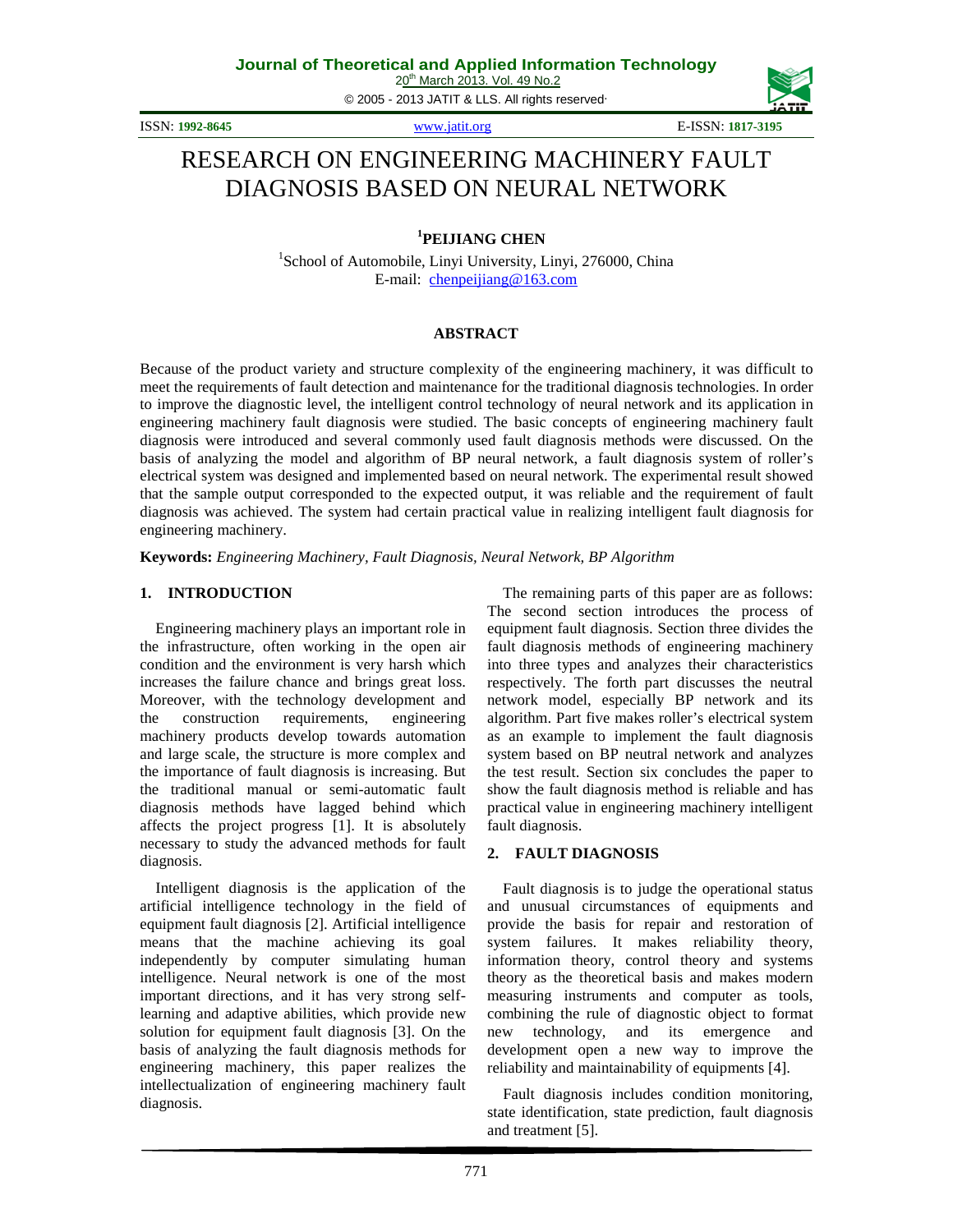© 2005 - 2013 JATIT & LLS. All rights reserved.

| ISSN: 1992-8645<br>E-ISSN: 1817-3195<br>www.jatit.org |  |  |  |
|-------------------------------------------------------|--|--|--|
|-------------------------------------------------------|--|--|--|

#### (1) Information collection

According to diagnostic target, the information expressing equipment operating status is changed into electrical signal that is state characteristic information.

# (2) Signal processing

It analyzes and processes status signal, removes noise and extracts characteristic parameters that can reflect device status as basis for recognition.

# (3) State recognition

It compares the diagnostic parameter values to the standard values, and makes the judgment that it is normal or not according to certain criterion.

# (4) Diagnosis decision

According to the recognition result, it makes further analysis of the abnormal state, determines the cause, location, extent and category of the failures, speculates the development trend, and proposes appropriate measures based on the diagnostic results [6].

## **3. FAULT DIAGNOSIS METHODS OF ENGINEERING MACHINERY**

Because of the diversity of engineering machinery, there are various diagnosis methods. What' more, with the advance of technology, especially the rapid development of artificial intelligence, fault diagnosis technology constantly updates. To sum up, the fault diagnosis methods of engineering machinery can be divided into three types.

#### **3.1. Fault Diagnosis Methods Based on Mathematical Model**

This method makes modern control theory as guide based on the mathematical model, uses the state observer to generate residuals, makes analysis and evaluation and achieves fault diagnosis.

# **3.1.1. Fault diagnosis based on consistency test**

Failures can be detected by inspecting the consistency of the actual model and normal model of the engineering machinery. Supposing that the state equation of system is known, we can compute the orthogonal complement of the observable subspace and its subspace, and get the residua by projecting the output signal to it. Lastly, we analyze and process the residua and complete the fault diagnosis [7].

# **3.1.2. Fault diagnosis based on state estimate**

 The state of controlled process reflects the system running state directly. It makes fault diagnosis by estimating the system state and combining appropriate models. Firstly, it reconstructs the state of controlled process, compares with the measurable variables, generates a residual sequence, constructs a suitable model and algorithm, extracts fault features, and then makes further separation, estimation and decision, lastly realizes the function of fault diagnosis [8].

# **3.2. Fault Diagnosis Methods Based on Signal Processing**

Fault diagnosis can be implemented through information processing and feature extracting for engineering machinery without accurate model and this method and has strong adaptability.

## **3.2.1. Fault diagnosis based on wavelet transform**

The wavelet transform is developed on the basis of Fourier analysis [9]. It is a new method to express function space, can extract signal's singular points through multi-scale analysis [10], detects the signal edge under the strong noise background effectively, and provides a powerful way for time frequency analysis. The methods of fault diagnosis based on wavelet transform can take advantage of the singularity of observed signal, the frequency structure changes of the observed signals and the wavelet transform of impulse response function [11].

#### **3.2.2. Fault diagnosis based on information fusion**

Information fusion is new technology of multisource information processing, whose nature is comprehensive coordination and optimization of the system, organically combining the information of the same goal with different modes, different medium, different time, different representations and different levels to seek a more reasonable criteria and get consistency interpretation and comprehensive description. This method can effectively solve the problems, such as low signalto-noise ratio and low diagnostic reliability in the fault diagnosis of complex systems. The current mathematical models of information fusion mainly include embedded constraint model, evidence combination model and artificial neural network model [12].

# **3.2.3. Fault diagnosis based on characteristic parameter**

The characteristic parameters can represent system fault states, which can be performance parameters, environmental stress parameters, or integrated parameters. It is from time domain or frequency domain [13]. Different fault models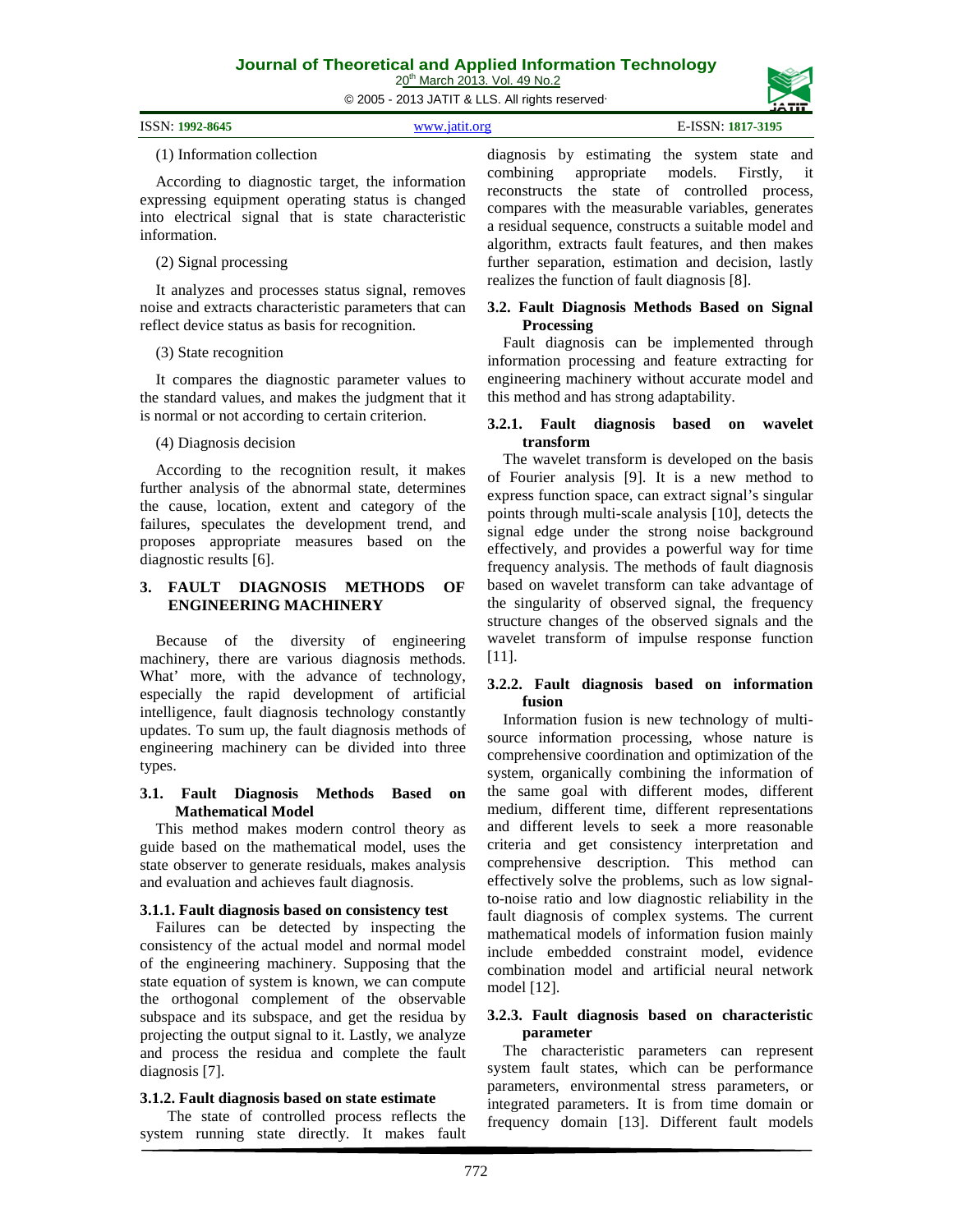# **Journal of Theoretical and Applied Information Technology**

20<sup>th</sup> March 2013. Vol. 49 No.2

© 2005 - 2013 JATIT & LLS. All rights reserved.

| ISSN: 1992-8645 | www.jatit.org | E-ISSN: 1817-3195 |
|-----------------|---------------|-------------------|
|                 |               |                   |

correspond to different characteristic parameters. According to the system function and structure characteristics, this method monitors certain signal, gets data information of the characteristic parameters, make fault diagnosis and prediction using reasoning algorithm. The fault criterion is divided into two categories, one has fault threshold with determined distribution, and the other can determine the spatial distribution of the characteristic parameters [14].

# **3.3. Fault Diagnosis Methods Based on Artificial Intelligence**

It is very difficult to get accurate mathematical model of engineering machinery, but applying artificial intelligence techniques into fault diagnosis shows good application prospect and unique advantage [15].

# **3.3.1. Fault diagnosis based on fault tree**

The fault tree analysis method takes the least expected fault as the target, finds all the factors which directly lead to the fault, gets all the direct factors of the next level events, so far traces to the last factors [16]. This method can intuitively reflect the relationship between faults and reasons. The diagnosis process is fast, but the diagnostic result is affected by the correctness and completeness of the fault tree.

# **3.3.2. Fault diagnosis based on expert system**

The expert system is a computer program based on knowledge and intelligence which uses expert knowledge to solve complex problems in certain field [17]. The structure of fault diagnosis expert system generally includes six parts, knowledge base, inference engine, comprehensive database, interface, explanation program, and knowledge acquisition. This method is mainly used in complex systems without accurate mathematical model. Its main disadvantage is that knowledge acquisition is difficult and fault diagnosis is slow [18].

# **3.3.3. Fault diagnosis based on neural network**

The neural network is an information processing system imitating human brain. In the fault diagnosis based on neural networks, it extract fault features of engineering machinery, determines fault judgment rule by learning training samples and makes fault diagnosis [19]. For the complex and multi-process engineering machinery, it is effective with the help of neural network system because the relationship between fault and reason is complex. But, the system performance is affected by the number and distribution of the selected training samples and it is difficult to get good diagnostic capability if the samples are selected improperly.

# **3.3.4. Fault diagnosis based on fuzzy mathematics**

In the fault diagnosis of construction machinery, binary logic is obviously unreasonable if it is difficult to establish exact correspondent relationship between the faults and reasons, but we can use fuzzy mathematics theory to analyze them [20]. This method computes the membership of various faults through the membership of some failures and fuzzy relationship matrix to characterize the faults tendency and infer the maximum possibility of the equipment fault. It can reduce the difficulties brought by many uncertainties. But, it is difficult to establish right fuzzy rules and membership functions and the process is slow.

# **3.3.5. Fault diagnosis based on support vector machine**

Support vector machine is a new machine learning method based on statistical theory, and its goal is to get the optimal solution under the available information [21]. It has a concise mathematical form and has the ability of intuitive geometric interpretation and avoiding excessive learning. The method needs less artificial parameters, and it is easy to use. It has strong practical value in the fault diagnosis of engineering machinery, but it has not gotten much achievement because the relevant research time is short [22].

# **4. NEURAL NETWORK MODEL**

The neural network is widely interconnected by a large number of processing units, stimulates the characteristics of animal neural network behavior and implements the distributed and parallel processing algorithm. The model has strong robustness and fault tolerance and is good at associating, generalizing and reasoning. The local injury does not affect the overall result. The model also has strong self-learning ability and the system can continually improve itself in the learning process [23].

Neural network has unique structure and information processing method which is important branch range of artificial intelligence. It has broad application prospect in the field of fault diagnosis.

# **4.1. Neuron Model**

Neuron is the basic unit of the neural network which can be regarded as a non-linear multi-input and single-output device. The internal state of the model is given by the input weighted signal [24]. It simulates the structural characteristics of biological neurons, whose main function is information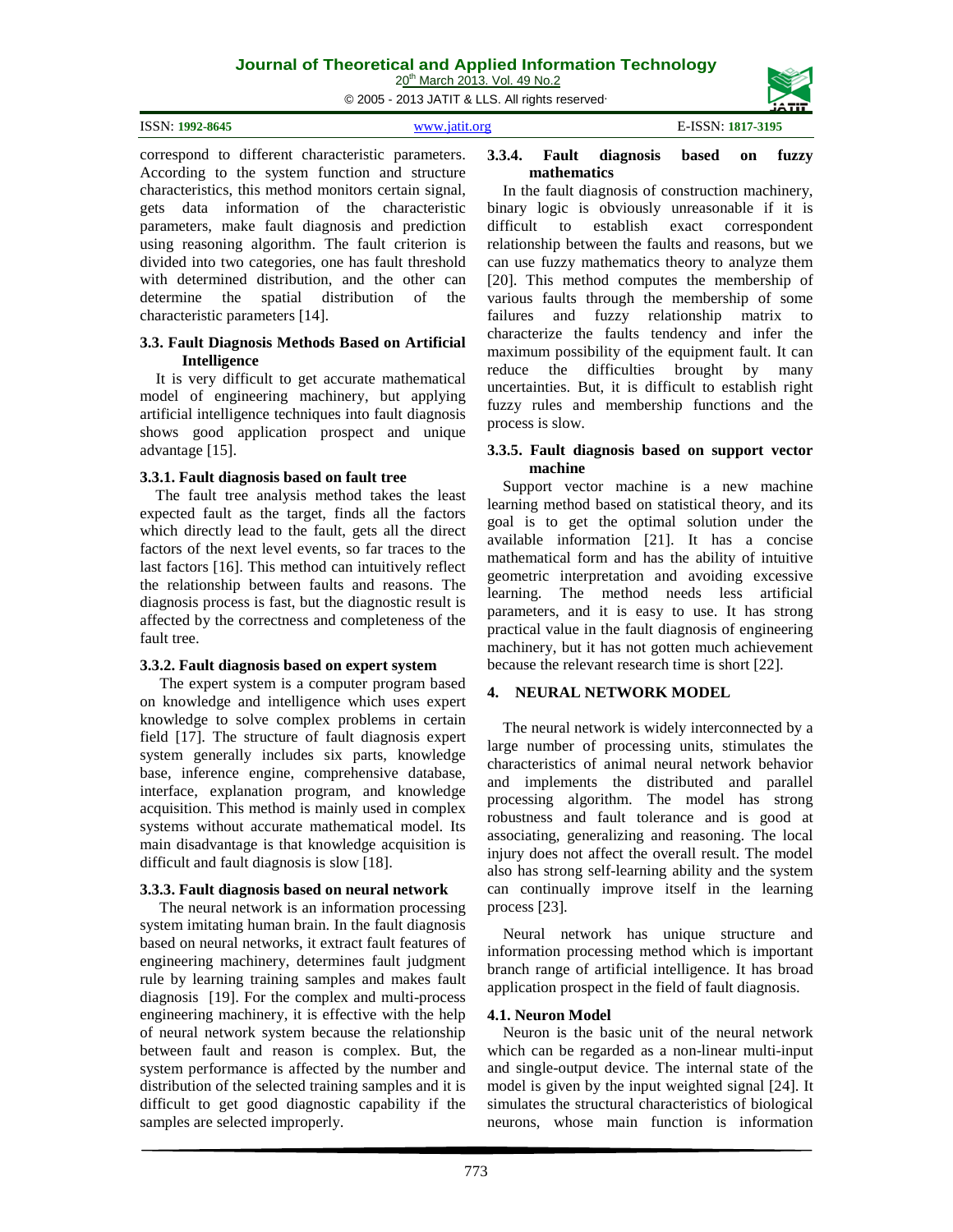© 2005 - 2013 JATIT & LLS. All rights reserved.

ISSN: **1992-8645** [www.jatit.org](http://www.jatit.org/) E-ISSN: **1817-3195**

processing. The structure of neuron is shown in Figure 1.



*Figure 1. Model of Neuron*

In Figure 1,  $x_1, x_2, ..., x_n$  : input of neuron;  $W_{i1}$ ,  $W_{i2}$ , ...,  $W_{in}$  : coefficient of connection weight;  $\theta_i$ : threshold;  $s_i$ : value of sum;  $y_i$ : output;  $f()$ : activity function.

Neural network is comprised of neural elements arranged in layers. The layer accepting the external input signal is be called input layer which neurons only transmit data not than process them. The output layer generates results. The layers between input layer and output layer are known as intermediate layers or hidden layers.

# **4.2. Training and Learning of Neural Network**

If a neural network wants to realize certain function, we must train it at first, making it know the responding task and store the knowledge in the network weights.

The so-called training and learning means that group sets of samples are input to the network which is used to train, by modifying the connection weights to let network output meet the requirements of the process [25]. Obviously, the performance of the neural network is influenced by the sample sets greatly. If the number of samples is too small, the network can only remember these examples, it is impossible to form the ability to think over.

The most common training method is to learn with supervisor. This method not only requires input data for training, and also requires the corresponding output expected values. The data are input to the network when training, the neutral network modifies the correction weights between neurons based on the relevant algorithms according to the errors between the actual value and the expected value of the network output. The process comes to an end until the errors meet the system requirement.

# **4.3. Characteristics of Neural Network 4.3.1. Parallel processing**

Neural network has a parallel structure and the neurons within the same layer can parallel process data at the same time. Then it has high speed processing ability and can meet the requirements of real-time and online.

# **4.3.2. Fault tolerance**

Neural network acquires knowledge through learning and stores them in a large number of neurons and their connections of the network [26]. Then, it does not affect the memory processing capability and the output of the network even if some neurons are damaged to stop working or have errors. That is, the system can learn and deal with the incomplete or local wrong data.

# **4.3.3. Adaptability**

The connection strength or the weights of the network can be changed, then, the network has strong plasticity. Through training and learning, the neutral network can achieve the demand function, adapt to the external environment and has high adaptive capacity.

# **4.4. BP Neural Network**

Many types of neural networks can be used for fault diagnosis, and the most widely used one is the BP network.

# **4.4.1. Structure of BP neural network**

BP network is a multilayer feed forward neural network which network model is shown in Figure 2. The node number of input layer is equal to the dimension number of the equipment state diagnostic vector, and the node number of the output layer is the number of fault category. The number of hidden layers is generally not more than two; the node number of each layer can be determined by reliable experience. Or, we train the network of different node number of hidden layer with the same set of training samples; the reasonable number of nodes can make the system output error minimize. The activity function of neurons selects Sigmoid function.

# **4.4.2. BP algorithm**

BP algorithm, also known as error back propagation training algorithm, is training and learning method with teachers [27]. The process of training and learning is composed of two parts: forward calculation and reverse calculation. The former is used to compute the actual output of the network by inputting training data. It computes error in the reverse direction if the network does not get the desired output values. Reverse calculation propagates the errors along the same route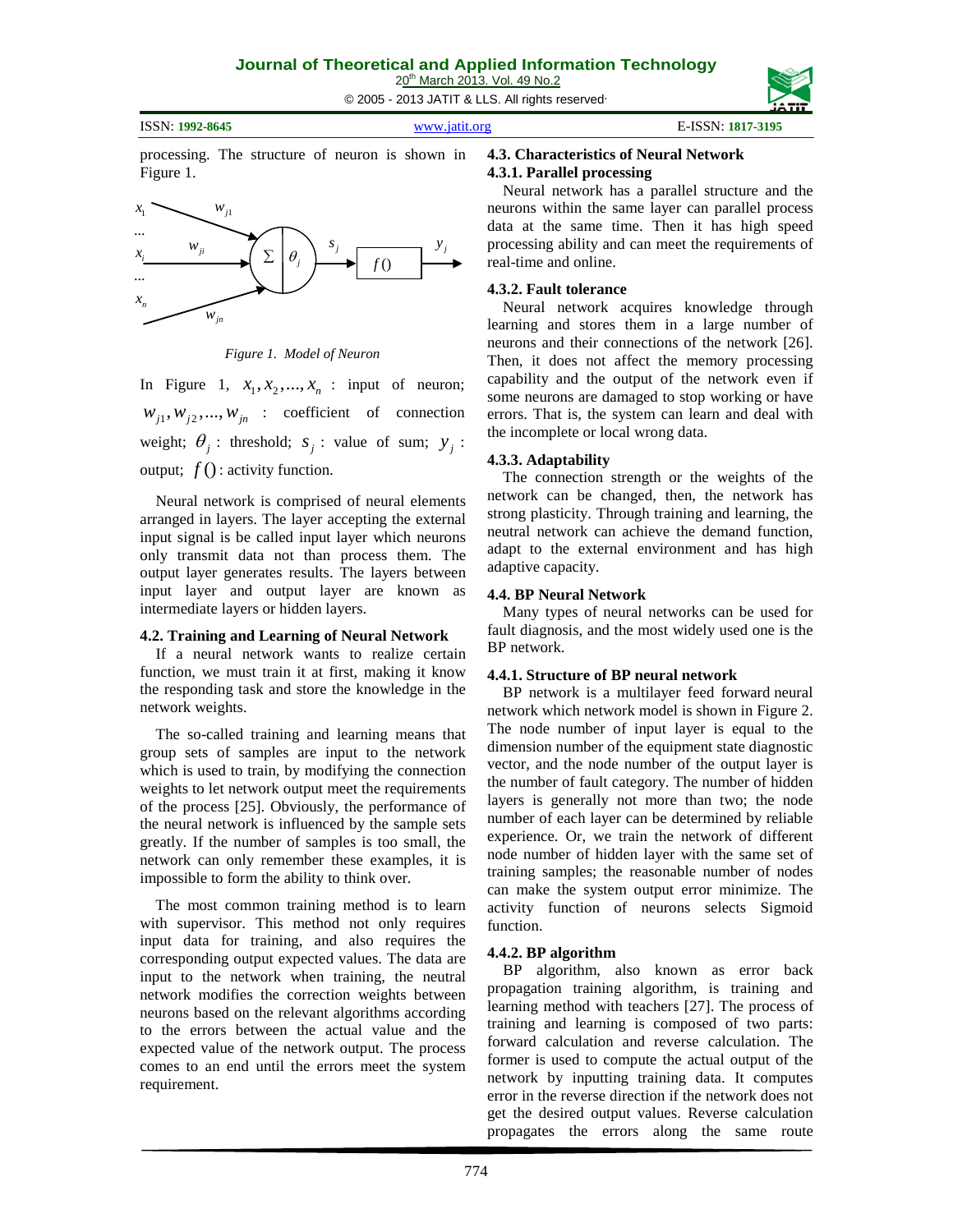# **Journal of Theoretical and Applied Information Technology**

© 2005 - 2013 JATIT & LLS. All rights reserved.

20<sup>th</sup> March 2013. Vol. 49 No.2

ISSN: **1992-8645** [www.jatit.org](http://www.jatit.org/) E-ISSN: **1817-3195**

reversely, calculates the correction values of the connection weights between nodes and repeats the above calculation process with the corrected values until the error meets the requirement.



*Figure 2. Model of BP network*

Batch learning method can be used in the actual process of training and learning. We can take a number of samples at a time, and obtain the weight correction value corresponding to each sample respectively and then take their average value to modify the weight of each node. This method avoids the negative impact brought about by the noise of single sample training or the contradiction between samples, and then the training process is fast correspondingly.

#### **5. REALIZATION OF ENGINEERING MACHINERY FAULT DIAGNOSIS BASED ON NEURAL NETWORK**

The fault diagnosis system based on neural network can identify the type of equipment failure. As long as the network has been trained by different types of training sample set, it can be able to give the judgment of fault type according to the new monitoring fault information input to the system. This paper makes electrical system fault diagnosis of the roller as an example to design and realize a fault diagnosis system based on neural network.

# **5.1. Fault Analysis of Roller's Electrical System**

The roller is the key equipment in the road construction which working performance directly determines the quality of the road surface. The electrical system is an important part of the roller which has prominent function in guarantying the operating speed, compacting quality and monitoring alarm. Generally, the roller electrical system is composed of the basic electric system, traveling drive control circuit, vibration control circuit, auxiliary device control circuit, and so on. The basic electrical system including engine starting and charging systems, monitoring system, working lights, braking, etc. [28]. Table 1 lists the common faults and their causes of the charging system of roller.

| NO.            | <b>Sample</b> | Fault                                | <b>Reason</b>                                                                                                          | Sign                               |
|----------------|---------------|--------------------------------------|------------------------------------------------------------------------------------------------------------------------|------------------------------------|
| 1              | $x_1$         | <b>Not</b><br>rechargeable           | Drive belt is loose<br>Charging circuit<br>connection is poor<br>Generator has<br>internal fault                       | $y_1$<br>$y_2$<br>$y_3$<br>$y_4$   |
|                |               |                                      | Electronic regulator fails<br>Drive belt is loose                                                                      |                                    |
| $\overline{2}$ | $x_2$         | Charging<br>current is<br>small      | Charging circuit<br>connection is poor<br>Generator has<br>internal fault<br>Electronic regulator fails                | $y_1$<br>$y_2$<br>$y_3$<br>$y_4$   |
| 3              | $x_3$         | Charging<br>current is<br>large      | Electronic regulator fails<br>Capacity of battery is<br>lost                                                           | $y_4$<br>$y_{5}$                   |
| 4              | $x_4$         | Charging<br>current is not<br>stable | Drive belt is loose<br>Charging circuit<br>connection is poor<br>Generator brush is wear<br>Electronic regulator fails | $y_1$<br>$y_2$<br>$y_4$<br>$y_{6}$ |

We make the four common failures of charging system as the inputs of the BP neural network and make the six possible reasons as the network outputs. Then, the mapping relationship between faults and reasons is established.

# **5.2. Sample Selection of Neural Network**

According to the above analyzed faults and their causes, we adopt the 3-layer BP neural network. There are four nodes in the input layer, six nodes in the output layer, five nodes in the hidden layer based on experience. The training samples and their outputs are shown in Table 2.

**NO. Sample Output**  $x_1$  |  $x_2$  |  $x_3$  |  $x_4$  |  $y_1$  |  $y_2$  |  $y_3$  |  $y_4$  |  $y_5$  |  $y_6$ 1 1 0 0 0 1 1 1 1 1 0 0 2 0 1 0 0 1 1 1 1 1 0 0 3 0 0 1 0 0 0 0 0 1 1 0 4 0 0 0 1 1 1 1 0 1 0 1

*Table 2. Training Samples And Outputs*

**5.3. Training Result and Analysis**

Supposing the training error is 0.001, the training samples are inputted to the system program, the test results are shown in Table 3.

| NO.            | $Y_1$     | $Y_2$     | $Y_3$     | $Y_4$  | $Y_5$     | $Y_6$     |
|----------------|-----------|-----------|-----------|--------|-----------|-----------|
| 1              | 1.0045    | 0.9952    | 1.0001    | 1.0049 | 0.0057    | $-0.0010$ |
| $\overline{2}$ | 0.9943    | 1.0041    | 1.0039    | 1.0198 | $-0.0032$ | $-0.0006$ |
| 3              | $-0.0016$ | $-0.0008$ | 0.0040    | 1.0017 | 0.9983    | 0.0041    |
| $\overline{4}$ | 0.9961    | 0.9918    | $-0.0158$ | 1.0047 | 0.0029    | 1.0044    |

*Table 1. Common Faults And Reasons Of Roller's Charging System*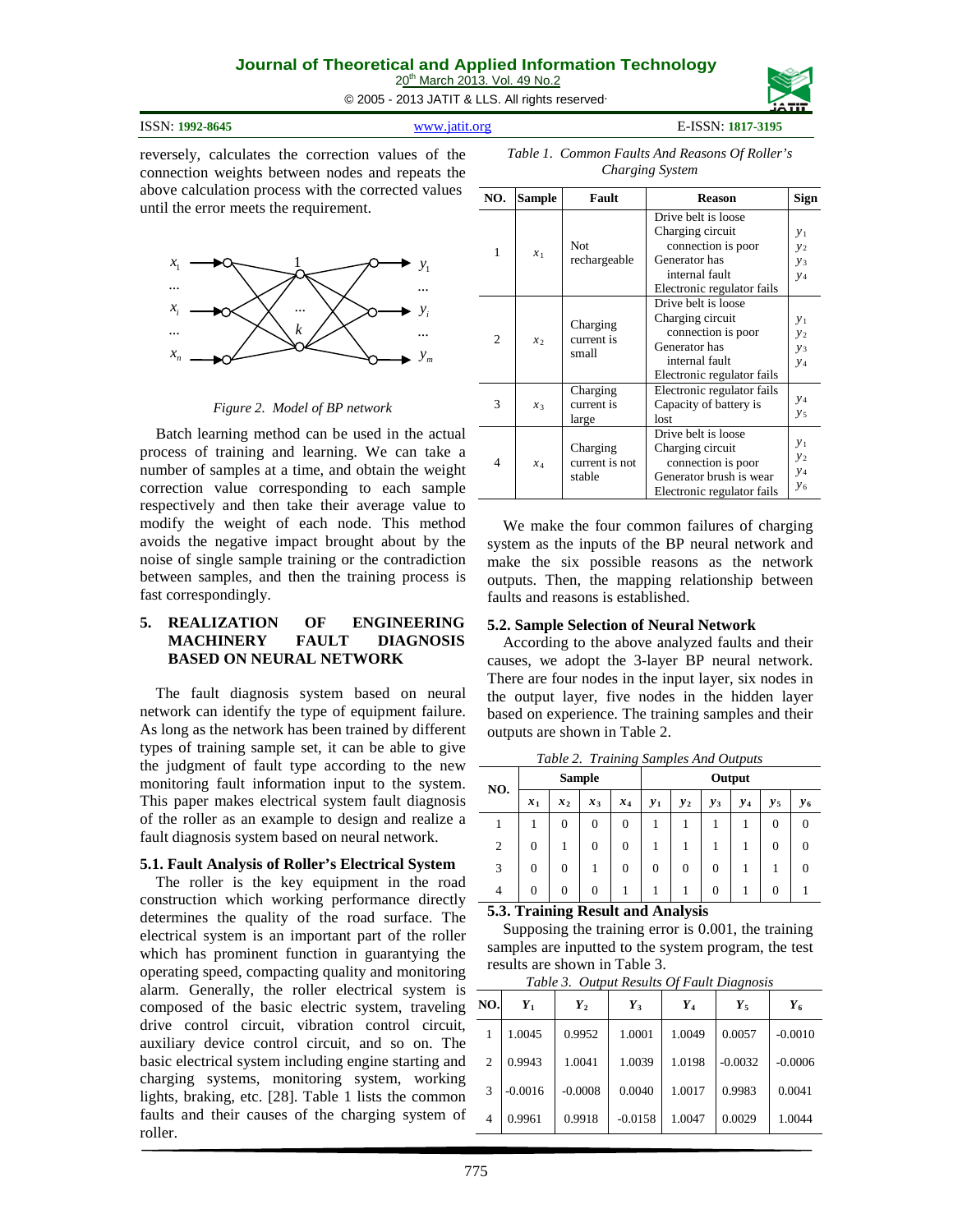# **Journal of Theoretical and Applied Information Technology**

20<sup>th</sup> March 2013. Vol. 49 No.2

© 2005 - 2013 JATIT & LLS. All rights reserved.

| ISSN: 1992-8645 | $E$ -ISSN: $\sim$ |
|-----------------|-------------------|
| VWW.18f1f.Or9   | 1817-3195         |

It can be seen from Table 3 that the actual output values and the desired output values have relatively good matching degree which proves that this diagnosis method has high accuracy and reliability. In addition, when the error requirement is changed, it also can be found that if the smaller training error is establish, the required training time is longer and the need number of training steps is larger.

# **6. CONCLUSION**

On the basis of analyzing the commonly used methods of engineering machinery fault diagnosis, an intelligent fault diagnosis system of roller's electrical system is designed and implemented based on BP neural network. The test simulation results show that the method is feasible, diagnostic results correspond to the expected values. The system has preferable fault tolerance, stability and the ability of automated reasoning, and it has certain practical value. It is important to note that this method has contradiction between error and training time, the number of steps which should be carefully weighed in the actual application.

# **REFERENCES:**

- [1] YIN Hongchen, "Research on Remote Fault Diagnosis System for Hydraulic System of Construction Machine", Dissertation for Master Degree, Nanjing, China: Southeast University, 2004.
- [2] Jiaqiang E, Intelligent Fault Diagnosis Technology and Its Application, Changsha, China: Hunan University Press, 2006.
- [3] FRANK P M, "New developments using AI in fault diagnosis", Engineering Application of Artificial Intelligence, vol. 10, no. 1, 1997, pp. 3-14.
- [4] WEI Xiao-bin, MA Xiao-ping, LI Ya-peng, "Survey of Fault Diagnosis Technology", Colliery Mechanical & Electrical Technology, no. 1, 2009, pp. 63-65.
- [5] Binglin Zhong, Ren Hang, Mechanical Fault Diagnosis (Third Edition), Beijing, China: China Machine Press, 2007.
- [6] Yunyan Zhouy, "Research on Mechanical Fault Diagnosis Based on Image Analysis Theory", Dissertation for Doctor Degree, Wuhan, China: Huazhong University of Science and Technolo gy, 2007.
- [7] Guanghui Xue, Miao Wu, "Research Present Situation and Development Tendency of Electromechanical Equipment Fault Diagnosis

Methods", Coal Engineering, no. 5, 2010, pp. 103-105.

- [8] Ling LI, "Fault Diagnosis Technology and Its Application of Hydraulic Excavator Based on Neural Network", Dissertation for Master Degree, Hangzhou, China: Zhejiang University, 2004.
- [9] Changzheng Chen, Changtao Mo, "A method for intelligent fault diagnosis of rotating machinery", Digital Signal Processing, vol. 14, no. 3, 2004, pp. 203-217.
- [10] SHIBATA K, TAKAHASHI A, SHIRAI T, "Fault diagnosis of rotating machinery through visualization of sound signals", Mechanical Systems and Signal Processing, vol. 14, no. 2, 2000, pp. 229-241.
- [11] CHENG Hang, DU Lan-song, "Application of wavelet transforms on fault diagnosis", Shanxi Machinery, no. 4, 2003, pp. 1-3.
- [12] SHANG Yong, YAN Chun-jiang, YAN Zhang, CAO Jun-ling, "Synthetic Insulation Fault Diagnostic Model of Oil-immersed Power Transformers Utilizing Information Fusion", Proceedings of the CSEE, vol. 22, no. 7, 2002, pp. 115-118.
- [13] Kyung-Mo Tahk, Kee-Hyun Skin, "A Study on the Fault Diagnosis of Roller-Shape Using Frequency Analysis of Tension Signals and Artificial Neural Networks Based Approach in a Web Transport System", KSME International Journal, vol. 16, no. 12, 2002, pp. 1604-1612.
- [14] Sun Bo, Kang Rui, Zhang Shunong, "An Approach to Diagnostics and Prognostics Based on Evolutionary Feature Parameters", Acta Aeronautica et Astronautica Sinica, vol. 29, no. 2, 2008, pp. 393-398.
- [15] Yaguo Lei, Zhengjia He, Yanyang Zi, Qiao Hu, "Fault diagnosis of rotating machinery based on a new hybrid clustering algorithm", International Journal of Advanced Manufacturi ng Technology, no. 35, 2008, pp. 968–977.
- [16] SU Xinping, WU Xueshen, YANG Chengyu, XIAO Hui, YANG Gang, "Study on Fault Diagnosis for the Forklift Hydraulic System Based on Fuzzy Tree Analysis Method", Machine Tool & Hydraulics, vol. 39, no. 17, 2011, pp. 138-139,86.
- [17] S. C. Liu, S. Y. Liu, "An Efficient Expert System for Machine Fault Diagnosis", International Journal of Advanced Manufacturi ng Technology, no. 21, 2003, pp. 691–698.